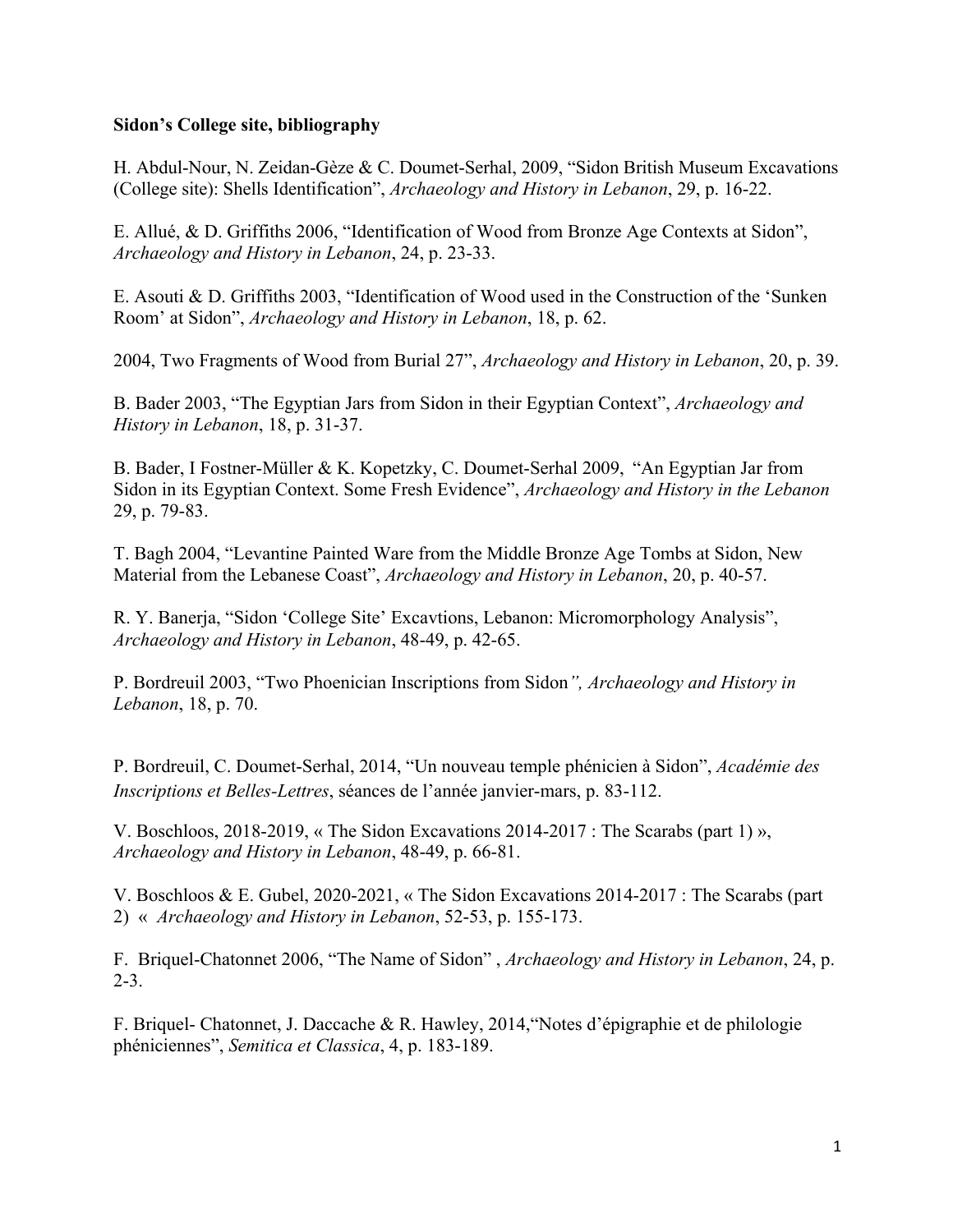J. Chahoud & E. Vila 2011-2012, The Role of Animals in Ancient Sidon: An Overview of Ongoing Zooarchaeological Studies, *Archaeology and History in the Lebanon and Canaan begat Sidon his Firstborn, a Tribute to Dr. John Curtis on his 65th Birthday* 34-35, 259-284.

O. Cichoki, 2018-2019, Synopsis of Investigations on Sidon Charcoal Finds" *Archaeology and History in Lebanon*, 48-49, p. 123-129.

S. Collins 2006, "A Monumental Building at Sidon: Room 3, Context 971", *Archaeology and History in Lebanon*, 24, p. 106-113.

---------- 2011-2012, "Sidon in the Time of St. Louis: Archaeological Discoveries of the 13<sup>th</sup> Century AD", *Archaeology and History in the Lebanon and Canaan begat Sidon his Firstborn a Tribute to Dr. John Curtis on his 65th Birthday* 34-35, p. 415-432.

D. De-Moulins 2009, "Sidon Grain from the Storerooms", *Archaeology and History in Lebanon*, 29, p. 11-15.

D. De-Moulins 2018-2019, "Early Bronze Age Plant Remains from Sidon's College Site"", *Archaeology and History in Lebanon*, 48-49, p. 16-35.

D. De-Moulins & A. Marsh 2011-2012 Sidon: Plant Remains from the Middle Bronze Age, *Archaeology and History in the Lebanon and Canaan begat Sidon his Firstborn, a Tribute to Dr. John Curtis on his 65th Birthday* 34-35, p. 236-258.

C. Doumet-Serhal 1998-1999, "First Season of Excavation at Sidon: Preliminary Report", *Bulletin d'Archéologie et d'Architecture Libanaises* , 3, p. 181-224.

---------- 1999, "Introduction", National Museum News, 10, p. 2-3. "Discoveries in Little Sidon", National Museum News , 10, p. 29-39. "Discoveries around the Harbour", *National Museum News*, 10, p. 4041.

----------- 2000, "Second Season of Excavation at Sidon: Preliminary Report", *Bulletin d'Archéologie et d'Architecture Libanaises* , 4, p. 75-122.

----------- 2001, "Third Season of Excavation at Sidon: Preliminary Report", *Bulletin d'Archéologie et d'Architecture Libanaises* , 5, p.153-172. "A Ram's Head Handle from Sidon", *Archaeology and History in Lebanon*, 2001, p. 9-16.

---------- 2002, "New Excavations at Sidon", in, *Petite villes côtières historiques: développement urbain équilibré entre terre, mer et société. Actes du Séminaire international, Saida, Liban 28-31 mai 2001*, UNESCO , Paris, p. 256-261.

------------ 2003, "Fourth Season of Excavation at Sidon: Preliminary Report", *Bulletin d'Archéologie et d'Architecture Libanaises* , 6, p. 179-210.

------------ 2003,"Jars from the Third Millennium BC at Sidon (South Lebanon): A Standardized production in the Emergence of an Urban Culture", *Archaeology and History in Lebanon*, 17, p. 2-6.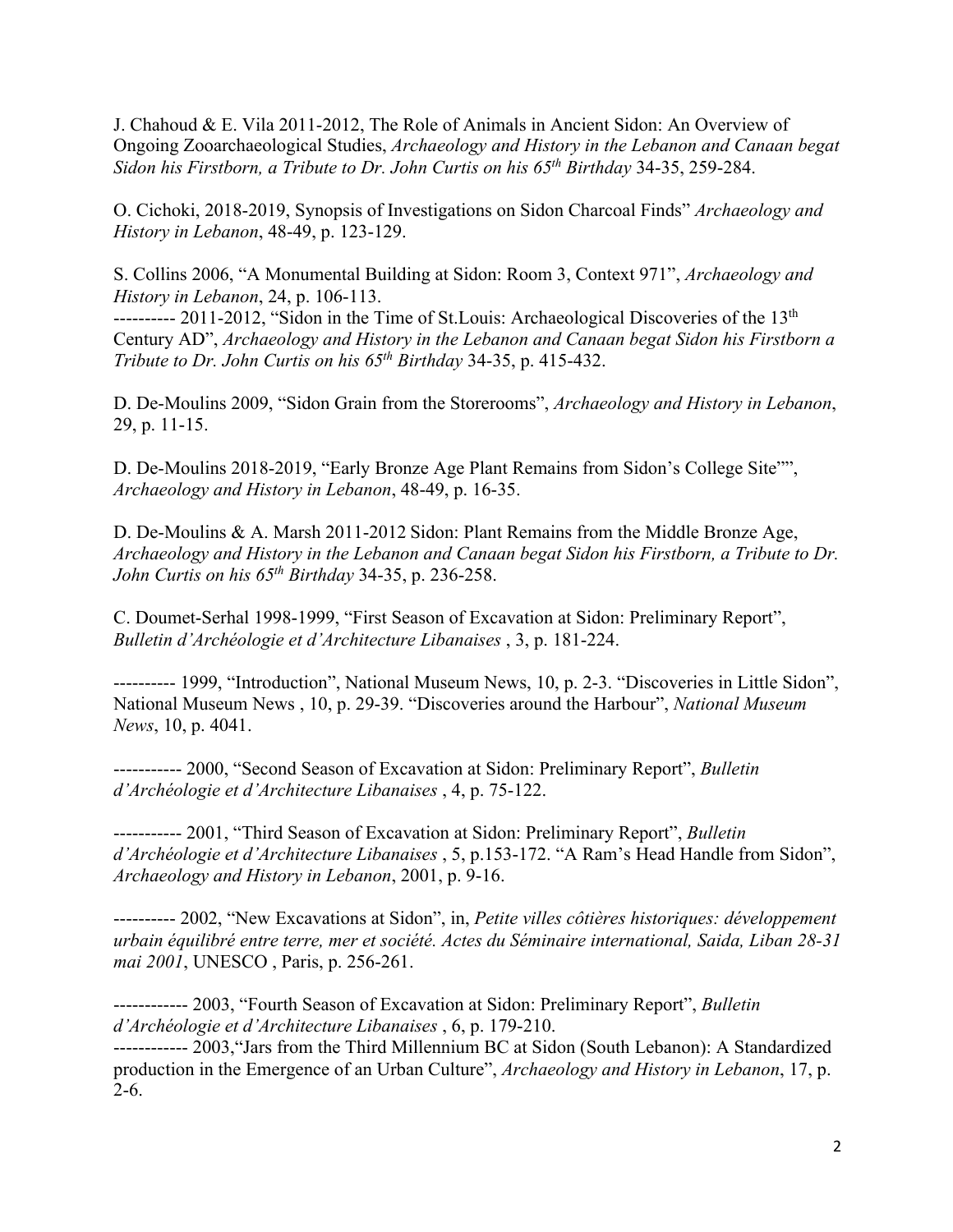------------, 2003, "Excavating Sidon, 1998-2003", *Archaeology and History in Lebanon,* 18, p. 2-19; also in C. Doumet-Serhal edit. in collaboration with A. Rabate & A. Resek, 2004, Beirut, p. 102-123.

------------- 2003, "Jars from the Second Millennium BC at Sidon: Child Burials or Deposited Goods in Graves", *Archaeology and History in Lebanon*, 17, p. 7-16; also in C. Doumet-Serhal edit. in collaboration with A. Rabate & A. Resek, 2004, Beirut, p. 132-135.

-------------, 2003, "Fifth Season of Excavation at Sidon: Preliminary Report", *Bulletin d'Archéologie et d'Architecture Libanaises* , 7, p. 175-207.

--------------2003, "Weapons from the Middle Bronze Age Burials at Sidon", *Archaeology and History in Lebanon*, 18, p. 38-57; also in C. Doumet-Serhal edit. in collaboration with A. Rabate & A. Resek, 2004, Beirut, p. 154-179.

---------------- 2004, "The Palm tree Motif in the Late Bronze and Early Iron Age: Evidence from Sidon and Tell Rachidieh", *Archaeology and History in Lebanon*, 19, p. 34-43.

------------------- 2004, "Sidon: A Jar with Fish or Dolphin Decoration", *Archaeology and History in Lebanon,* 19, p. 106-109.

------------- 2004, "Sidon (Lebanon): Twenty Middle Bronze Age Burials from the 2001 Season of Excavation", *Levant*, 36, p. 89-154.

----------- 2004, "Warrior Burial 27 at Sidon", *Archaeology and History in Lebanon*, 20, p. 21-29. -------------- 2004, "Sixth and seventh Seasons of Excavation at Sidon. Preliminary Report", *Bulletin d'Archéologie et d'Architecture Libanaises* , 8, p. 51-53.

-------------- 2006,"Sidon: A Mud Brick Building at the Close of the Third Millennium BC", *Archaeology and History in Lebanon*, 24, p. 4-17.

-------------- 2006, "Sidon: Mediterranean Contacts in the Early and Middle Bronze Age, Preliminary Report", *Archaeology and History in Lebanon*, 24, p. 34-47.

--------------- 2006 Eighth and Ninth Season of Excavation (2006-2007) at Sidon- Preliminary Report, *BAAL*, 10, p. 131-168.

--------------- 2007, "Sidon. Carrefour de l'Orient il y a 5000 ans ", *Les dossiers d'archéologie*, n 13, novembre 2007, p. 34-45.

--------------- 2007, " Bronze Artifacts from Burial 42 at Sidon",*Archaeology and History in Lebanon*, 26/27, p. 194-203

--------------- 2008, "The British Museum Excavation at Sidon: Markers for the Chronology of the Early and Middle Bronze Age in Lebanon", in M. Bietak and E. Czerny edit. *The Bronze Age in the Lebanon, Studies on the Archaeology and Chronology of Lebanon, Syria and Egypt,* Österreichische Akademie der Wissenschaften, Denkschriften der Gesamtakademie, Band L, Wien, p. 11-44.

--------------- 2008, *Networking Patterns of the Bronze And Iron Age Levant, The Lebanon and ist Mediterranean Connections, On the occasion of the symposium Inteconnections in the Eastern Mediterranean: The Lebanon in the Bronze and Iron Ages", 4-9 November 2008,* Beirut, Claude Doumet-Serhal edit. In collaboration with Anne Rabate and Andrea Resek, Beirut.

--------------- 2008, "Un dépôt de l'âge du Fer tardif à Sidon", in *D'Ougarit à Jerusalem, Recueil d'études épigraphiques et archéologiques, offert à Pierre Bordreuil,* edit. Carle Roche, Orient & Méditerranée, Paris, p. 73-80.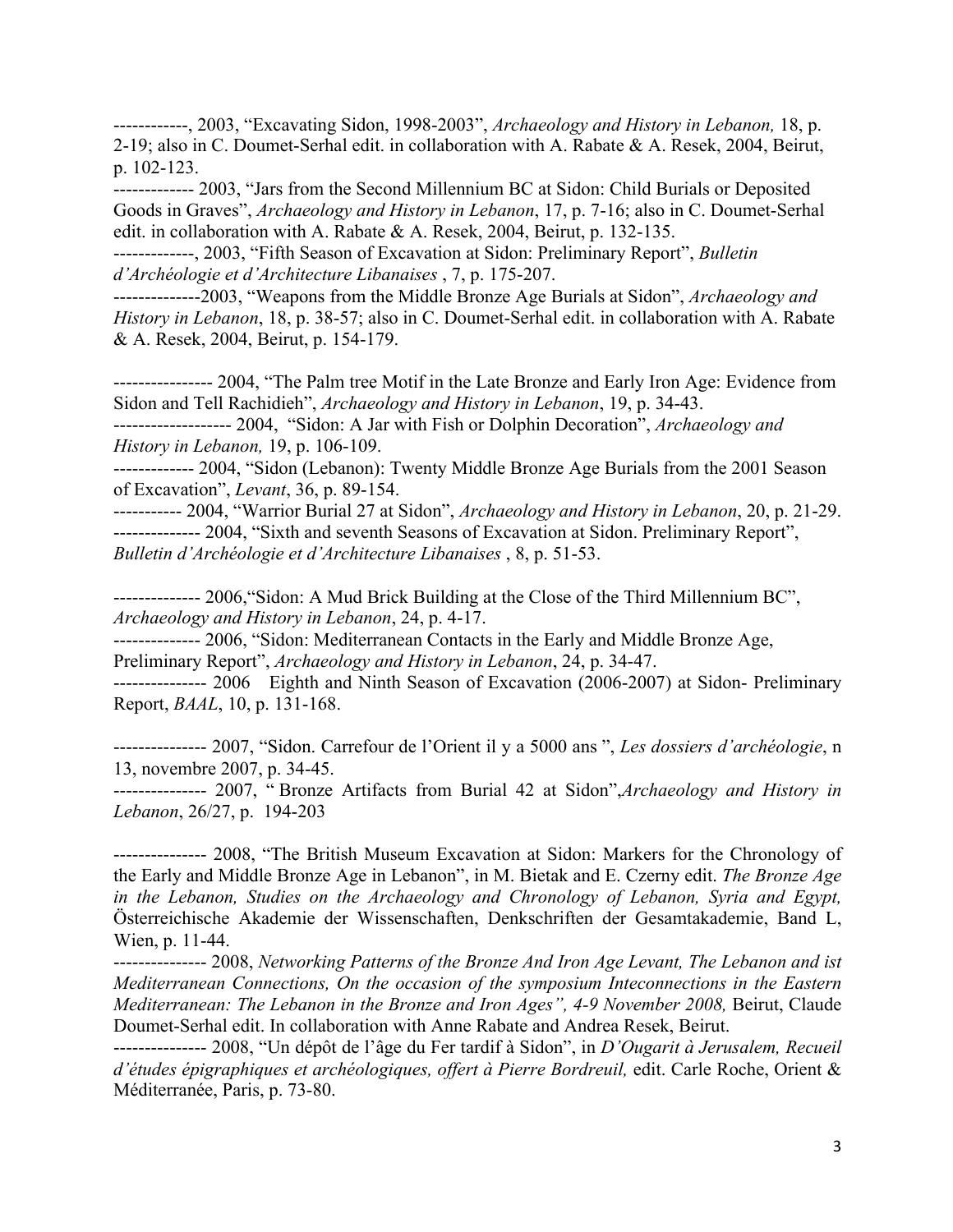--------------- 2009, "Second Millennium BC Levantine Ceremonial Feasts: Sidon a Case Study", *Interconnections in the Eastern Mediterranean, Lebanon in the Bronze and Iron Ages, Proceedings in the Eastern Mediterranean Lebanon in the Bronze and Iron Ages, Proceedings of the International Symposium Beirut 2008,* Hors-Série VI, p. 229-244.

--------------- 2009, "The Northern Levant at the end of the Early Bronze age: The Evidence from Sidon", in *The Levant in Transition*, edit, Peter Parr, PEF Annual IX, p. 21-33.

--------------- 2009, "Tenth, Eleventh and Twelfth Season of Excavation (2008-2010) at Sidon", *BAAL,* 13, p. 7-69.

--------------- 2009, "New Cylinder Seal Impressions from Sidon", *Archaeology and History in the Lebanon,* 29, p. 2-10.

--------------- 2010, "Sidon", *Reallexikon der Assyriologie une Vorderasiatischen Archäologie*, Begründet von E. Ebeling und B. Meissner, Berlin, New York, p. 455-458.

--------------- 2011, « Sidon, une ville célèbre de la côte levantine », *L'archéothema,* 15 juilletaoût, p. 75-79.

--------------- 2011-2012, "Sidon's Guardian Spirits ", in *"And Canaan begat Sidon his firstborn…" A Tribute to Dr. John Curtis on his 65th birthday, Archaeology and History in the Lebanon*, issues 34-35, p. 1-6.

--------------- 2011-2012, "A Decorated Box from Sidon", *And Canaan begat Sidon his firstborn…" A Tribute to Dr. John Curtis on his 65th birthday, Archaeology and History in the Lebanon*, issues 34-35, p. 93-103.

--------------- 2011-2012, "Tell el-Yahudieh Ware in Sidon", *And Canaan begat Sidon his firstborn…" A Tribute to Dr. John Curtis on his 65th birthday, Archaeology and History in the Lebanon*, issues 34-35, p. 139-153.

--------------- 2012, "Culte et rituel à Sidon dans l'Antiquité", in *Fascination du Liban, soixante siècles d'histoire de religions, d'art et d'archéologie,* ouvrage publié à l'occasion de l'exposition présentée au Musée Rath de Genève du 30 novembre 2012 au 31 mars 2013, Genève, p. 21-27.

--------------- 2012 a, "Sidon : "faire brûler l'encens*"*, in *Fascination du Liban, soixante siècles d'histoire de religions, d'art et d'archéologie op cit.,* p. 51-53.

-------------- 2013 *Sidon 15 Years of Excavations, On the Occasion of the Exhibition Sidon »The Best of 15 Years » 3 September-3 November 2013,* Sidon, Archaeology and History in Lebanon, Beirut.

C. Doumet-Serhal & J. Chahoud, 2013,"A Middle Bronze Age temple in Sidon -Ritual and communal feasting" in O. Loretz *et al*., (eds.), *Ritual, Religion and Reason*. Studies in the Ancient World (Alter Orient und Altes Testament series), Ugarit-Verlag, Münster, p. 30-60.

C. Doumet-Serhal"Tracing Sidon's Mediterranean Networks in the Second Millennium BC: Receiving, Trnsmitting and Assimilating, Twelve Years of British Museum Excavations", in J.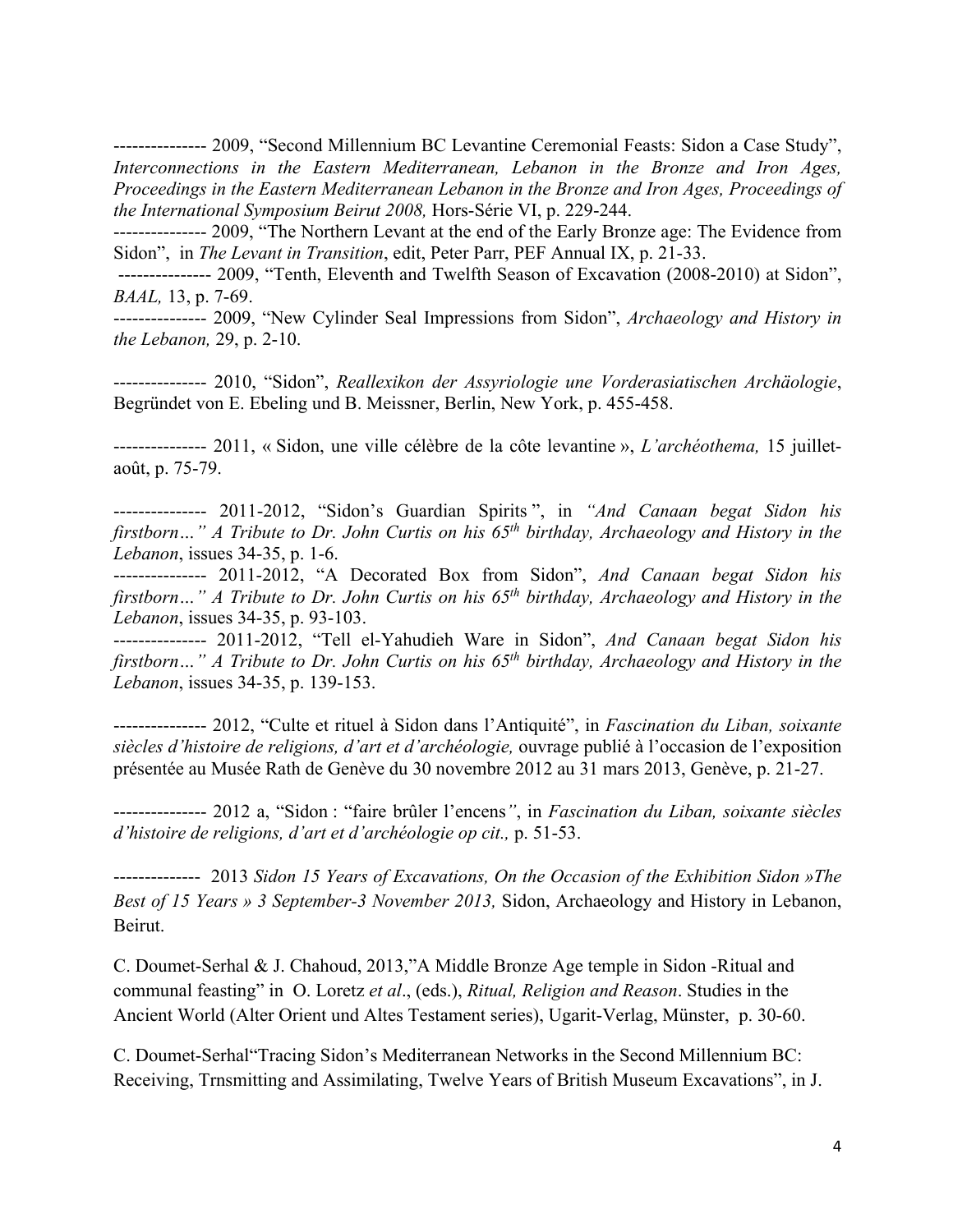Aruz, S. B. Graff & Y. Rakic, *Cultures in contact, from Mesopotamia to the Mediterranean in the Second Millennium BC,* The Metropolitan Museum of Art Symposia, New. York, p. 132-141.

|                                                                                          | --------------- 2014 « Thirteen and Fourteenth Season of Excavation (2011-2012) at Sidon",<br>BAAL, 15, p. "Mortuary Practices in Sidon in the Middle Bronze age: A<br>reflection on Sidonian Society in the second Millennium BC", in P.<br>Pfälzner, H. Niehr, E. Pernicka, S. Lange & T. Köster, Contextualising<br>Grave Inventories in the Ancient Near East, Proceedings of a Workshop at<br>the London 7 <sup>th</sup> ICAANE in April 2010 and an International Symposium in<br>Tübingen Post-Graduate School "Symbols of the Dead", Wiesbaden, p.<br>29-38. |
|------------------------------------------------------------------------------------------|----------------------------------------------------------------------------------------------------------------------------------------------------------------------------------------------------------------------------------------------------------------------------------------------------------------------------------------------------------------------------------------------------------------------------------------------------------------------------------------------------------------------------------------------------------------------|
| --------------- 2015                                                                     | "Cult and Ritual over the Centuries on 'College site': a Highlight on the<br>Middle Bronze Age and a Reflection on Changes in Sidon's Social<br>Order", Cult and Ritual on the Levantine Coast and its impact on the<br>Eastern Mediterranean Realm, Proceedings of the International<br>Symposium, Beirut 2012, BAAL, Hors série X, p. 361-372.                                                                                                                                                                                                                     |
|                                                                                          | "Seal Impressions and Cylinder Seals from the Sidon 2013-2014 Season<br>of Excavation", AHL, 42-43, p. 2-21.                                                                                                                                                                                                                                                                                                                                                                                                                                                         |
|                                                                                          | -------------- 2016 "Sidon. Unravelling the Story of a Legendary City", World Current<br>Archaeology, issue 76, April/May, vol. 7 no 4, p. 22-28.                                                                                                                                                                                                                                                                                                                                                                                                                    |
|                                                                                          | "Sidon: The 2013 and 2014 Seasons of Excavation and 16 Years on<br>College site", <i>Berytus</i> , LVI, p. 87-130.                                                                                                                                                                                                                                                                                                                                                                                                                                                   |
|                                                                                          | ------------- 2017 "Sidon Canaan's first born", <i>Biblical Archaeology Review</i> , vol. 43, 4 July-<br>August, "20 Years on 'College site' in Sidon Photographic Timeline",<br>AHL, 48-49, p. 2-15.                                                                                                                                                                                                                                                                                                                                                                |
| ------------- 2018                                                                       | « Introduction /Sidon : the site and its Contexts » in V. Karageorghis, "Late<br>Bronze Age Aegean, Cypriote Ceramics and Terracottas from Sidon.<br>British Museum Excavations 1998-2010", BAAL, Hors-série XVI, p. 11-<br>80.                                                                                                                                                                                                                                                                                                                                      |
| ------------ 2018-2019 "A New Cylinder seal S/5882/6144 in Sidon", AHL, 48-49, p. 36-41. |                                                                                                                                                                                                                                                                                                                                                                                                                                                                                                                                                                      |
|                                                                                          | « Sidon 20 ans d'archéologie », Dossiers d'archéologie, no 392, Mars-<br>Avril 2019, Liban nouvelles découvertes, p.38-41.                                                                                                                                                                                                                                                                                                                                                                                                                                           |
|                                                                                          | « Phoenician Identity in Modern Lebanon », in C. López-Ruiz and B. R.<br>Doak, The Oxford Handbook of the Phoenician and Punic Mediterranean,<br>Oxford University Press, Oxford, p. 713-728.                                                                                                                                                                                                                                                                                                                                                                        |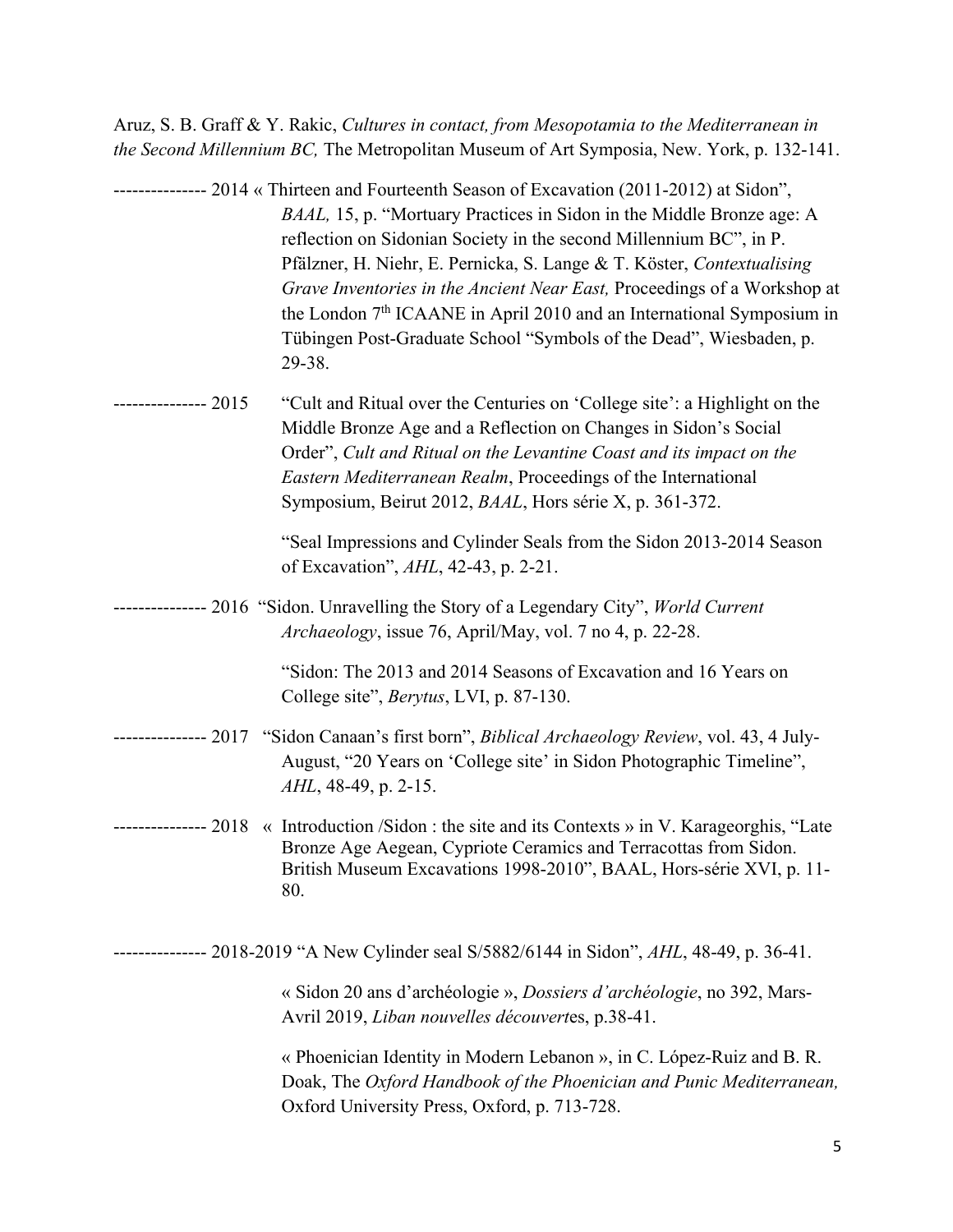--------------- 2021 C. Doumet-Serhal & V. Boschloos, Sidon and Tell el-Dab'a-an Example of Levantine/Egyptian Commercial and Cultural Relations: A Step Towards the Understanding of the Hyksos Phenomenon", in M .Bietak & S. Prell ( eds.) *The Enigma of the Hyksos , Changing Clusters and Migration in the Near Eastern Bronze Age*, vol. IV, Wiesbaden, p. 223- 241.

'Breathing from a lotus flower' in Middle Bronze Age Sidon", in V. Boschloos, B. Overlaet, I. Moriah Swinnen & V. Van der Stede, *Travels Through the Orient and the Mediteranean World, Essays Presented to Eric Gubel.* Orientalia

 $2021$ -2022 "Sidon from the End of the 13<sup>th</sup> to the 10<sup>th</sup> Century BC: The Temple *Archaeology and History in Lebanon,* 54-55, p. 4-441.

C. Doumet-Serhal & D. Griffiths, 2003, "Middle Bronze Age Jars from Lebanon: A Comparison according to Vessel Capacities", *Archaeology and History in Lebanon*, 17, p. 38-41.

C. Doumet-Serhal edit. in collaboration with A. Rabate & A. Resek 2004, *A Decade of Archaeology and History in the Lebanon*, Beirut.

C. Doumet-Serhal with contributions from D. Griffiths, E. Vila, C. Yazbeck, 2006*, The Early Bronze Age in Sidon, "College Site" Excavations (1998-2000-2001),* Institut Français du Proche-Orient, Bibliothèque Archéologique et Historique, T. 178, Beyrouth.

C. Doumet-Serhal, with contributions by N. Coldstream, V. Karageorghis & B. Sparkes 2006, "Preliminary Report on the Iron Age at Sidon: British Museum Excavations 2003-2004", *Archaeology and History in Lebanon*, 23, p. 2-19.

C. Doumet-Serhal, with contributions from A. R. Ogden, E. Vila and W. Van Neer 2007, "Three burials with silver artefacts from the Middle Bronze Age I/II A at Sidon: British Museum Excavations", *Mélanges de l'Université Saint-Joseph*, 59, p. 29-48.

C. Doumet-Serhal & K. Kopetzky, 2011-2012, "Sidon and Tell el-Dab'a: Two cities-one story, A Highlight on Metal artefacts from the Middle Bronze Age graves", *And Canaan begat Sidon his firstborn…" A Tribute to Dr. John Curtis on his 65th birthday, Archaeology and History in the Lebanon*, in conjunction with Karin Kopetzky, issues 34-35, p. 9-52.

C. Doumet-Serhal & M. Williams, 2011-2012, "Sidon Holy of Holies: The Late Bronze Age Underground Cella", *And Canaan begat Sidon his firstborn…" A Tribute to Dr. John Curtis on his 65th birthday, Archaeology and History in the Lebanon*, issues 34-35, p. 297-308; 309-371.

C. Doumet-Serhal, H. Mommsen & R. Jung, 2018, "Late Bronze Trojan Grey Ware pottery from Sidon", *AHL*, 48-49, p. 108-122.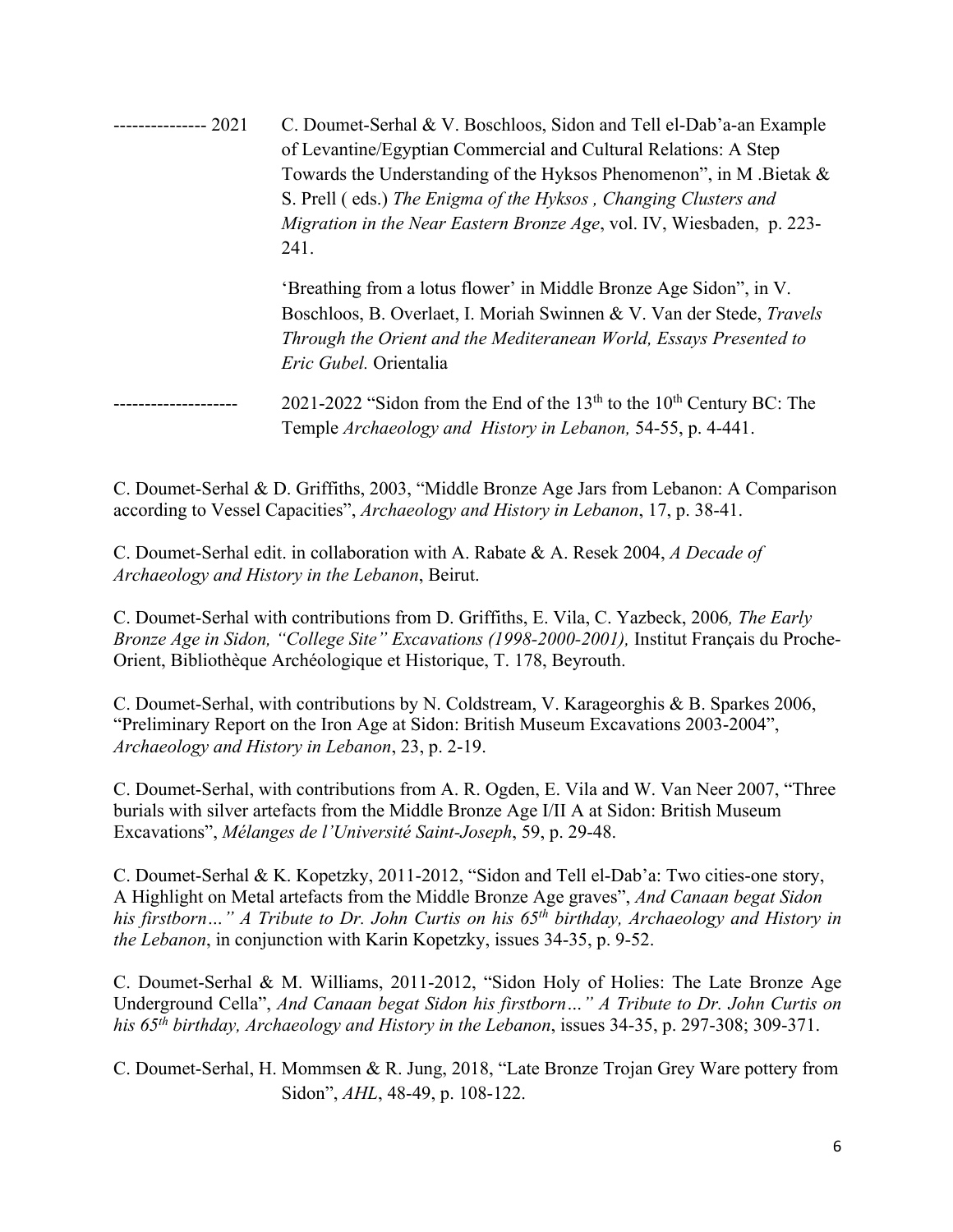E. Finkel 2006, "Report on the Sidon Cuneiform Tablet" *Archaeology and History in the Lebanon*, 24, p. 114-120.

I. Forstner-Müller, K. Kopetzky & C. Doumet-Serhal 2006, "Egyptian Pottery of the Late 12 and early 13 Dynasty from Sidon", *Archaeology and History in the Lebanon*, 24, p. 52-59.

Forstner-Müller & K. Kopetzky 2006, "An Upper Egyptian Import at Sidon", *Archaeology and History in the Lebanon*, 24, p. 60-62.

S. Gimatzidis, 2021-2022, "The Greek Geometric Pottery from Sidon and its Implications on Mediterranean Chronology", *Archaeology and History in the Lebanon and Canaan begat Sidon his Firstborn a Tribute to Dr. John Curtis on his 65th Birthday* 34-35, p. 443-474.

M. Gleba & D. Griffiths, 2011-2012 Textile Remains from a Middle Bronze Age Burial in Sidon, *Archaeology and History in the Lebanon and Canaan begat Sidon his Firstborn, a Tribute to Dr. John Curtis on his 65th Birthday* 34-35, 285-296.

D. Griffiths 1999, "The Role of Ceramic Fabric Analysis in the 1998 Sidon Excavations", *National Museum News*, 10, p. 49-55.

--------------- 2003, "Petrographic Analysis of MBA Burial Jars from Sidon", *Archaeology and History in Lebanon*, 17, p. 17-21; also in A Decade of Archaeology and History in the Lebanon, C. Doumet-Serhal edit. in collaboration with A. Rabate & A. Resek, 2004, Beirut, p. 136-143. ---------------- 2004, "The Fabric of a Ceramic Jar from Sidon Decorated with Fish or Dolphins", *Archaeology and History in Lebanon* , 19, p. 10-117.

---------------- 2006, "Analysis of Egyptian Faience Vessel Fragments Excavated in Sidon in 2005", *Archaeology and History in Lebanon* 24, p. 129-137.

--------------- 2011-2012, "A Cylindrical Gold Pendant from a Middle Bronze Age Grave in Sidon", *Archaeology and History in the Lebanon and Canaan begat Sidon his Firstborn, a Tribute to Dr. John Curtis on his 65th Birthday* 34-35, p. 60-67.

----------------- 2011-2012, "Petrographic Analysis of Tell el-Yahudieh Ceramics", *Archaeology and History in the Lebanon and Canaan begat Sidon his Firstborn, a Tribute to Dr. John Curtis on his 65th Birthday* 34-35, p. 154-162.

D. Griffiths & M. Ownby 2006, "Assessing the Occurrence of Egyptian Marl C Ceramics in Middle Bronze Age Sidon", *Archaeology and History in the Lebanon*, 24, p. 63-77.

D. Griffiths & J. Merkel, 2011-2012, "A Gold and Iron Finger Ring from a Middle Bronze Age Grave in Sidon", *Archaeology and History in the Lebanon and Canaan begat Sidon his Firstborn, a Tribute to Dr. John Curtis on his 65th Birthday* 34-35, p. 53-59.

D. Griffiths & J. Merkel, 2011-2012, "A Gold and Iron Finger Ring from a Middle Bronze Age Grave in Sidon", *Archaeology and History in the Lebanon and Canaan begat Sidon his Firstborn, a Tribute to Dr. John Curtis on his 65th Birthday* 34-35, p. 53-59.

D. Griffiths & C. Lau Shin Yee, "Observations on the Ceramic Fabrics", *Archaeology and History in the Lebanon and Canaan begat Sidon his Firstborn, a Tribute to Dr. John Curtis on his 65th Birthday* 34-35, p. 383-384.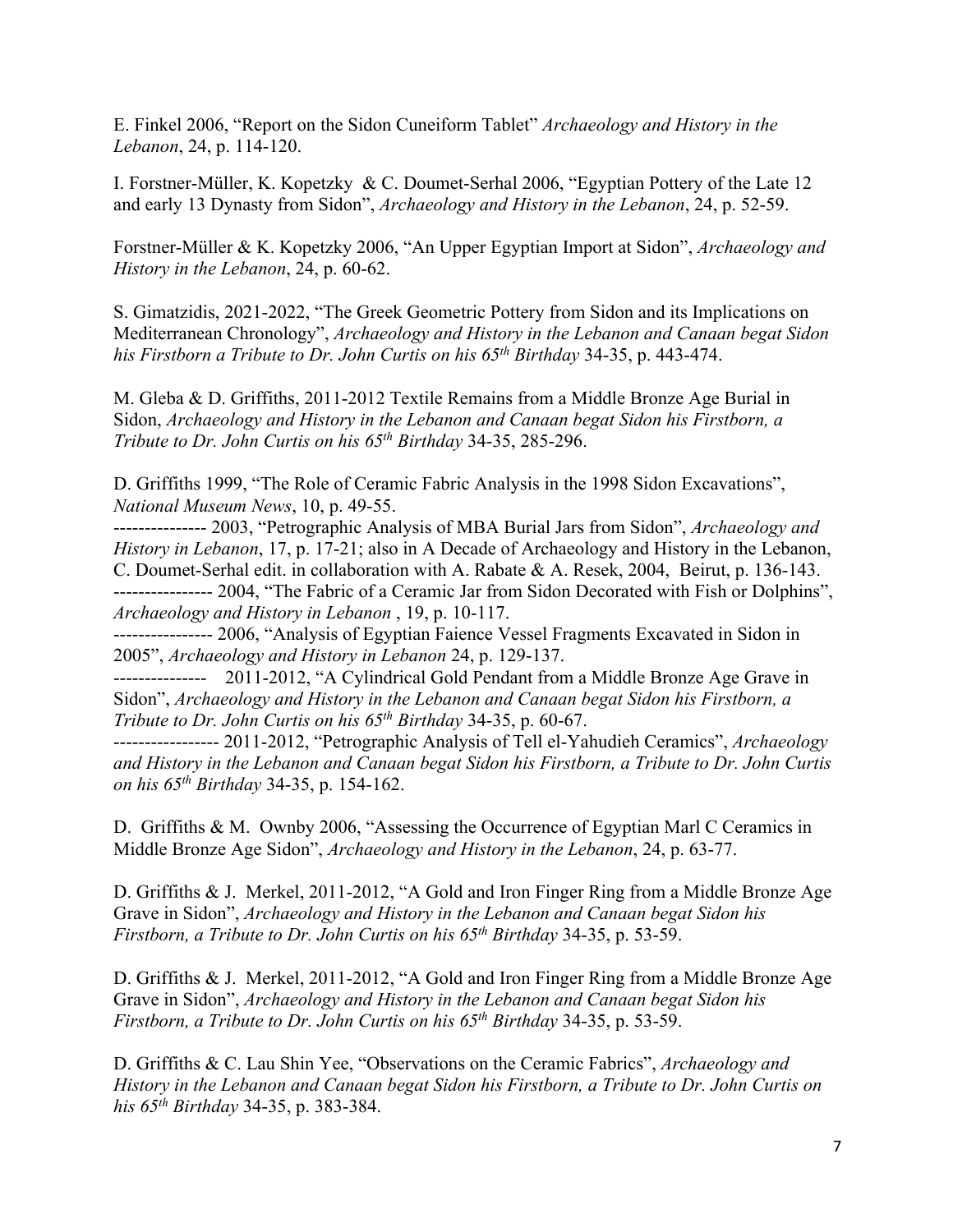E. Gubel & H. Loffet, 2011-2012, "Sidon, Qedem and the Land of Iay", *Archaeology and History in the Lebanon and Canaan begat Sidon his Firstborn, a Tribute to Dr. John Curtis on his 65th Birthday* 34-35, p. 79-92.

E. Gubel, 2018-2019, " 'Milqart Heracles' on a Persian Age Scarab from Sidon", *Archaeology and History in the Lebanon*,48-49, p. 96-107.

Marc Haber, Claude Doumet-Serhal, Christiana Scheib, Yali Xue, Petr Danecek, Massimo Mezzavilla, Sonia Youhanna, Rui Martiniano, Javier Prado-Martinez, Michał Szpak, Elizabeth Matisoo-Smith, Holger Schutkowski, Richard Mikulski, Pierre Zalloua, Toomas Kivisild and Chris Tyler-Smith, 2017, "Continuity and admixture in the last five millennia of Levantine history from ancient Canaanite and present-day Lebanese genome sequences" *The American Journal of Human Genetics* doi: 10.1016/j.ajhg.2017.06.013 http://biorxiv.org/content/early/2017/05/26/142448

M. Haider, 2011-2012, "Fragments of an Attic Vase with Procession Scene from the College Site Excavation in Sidon", *Archaeology and History in the Lebanon and Canaan begat Sidon his Firstborn a Tribute to Dr. John Curtis on his 65th Birthday* 34-35, p. 389-398.

A. Jambon & C. Doumet-Serhal, "La transition du fer météorique au fer terrestre à Sidon (College Site)", *AHL*, 48-49, p. 82-95.

V. Karageorghis, 2011-2012, "Mycenaean, Cypriote and Related Material", *Archaeology and History in the Lebanon and Canaan begat Sidon his Firstborn a Tribute to Dr. John Curtis on his 65th Birthday* 34-35, p. 372-382.

V. Karageorghis, 2018, "Late Bronze Age Aegean, Cypriote Ceramics and Terracottas from Sidon. British Museum Excavations 1998-2010", BAAL, Hors-série XVI, p. 83-374.

V. Karageorghis & C. Doumet-Serhal, 2006, "Sidon: Les fouilles du British Museum de 1998 à 2005 ", *Académie des Inscriptions et Belles-Lettres, Comptes Rendus des séances de l'année, 2006*, janvier-mars, p. 307-331.

V. Karageorghis & C. Doumet-Serhal, 2009, "Sidon and the Aegean : notes on recent discoveries", in D. Danielidou (ed.), *ΔΩΡΟΝ. Τιμητικóς τóμος για τον Καθηγητń Σπύρο Ιακωβίδη*, Athens, p. 329-359.

A. Kharobi,, C. Stantis, N. Maaren & H. Schutkowski, 2021, Once were warriors: Challenging occupation preconceptions in Lebanese -associated burials (Middle Bronze Age, Sidon), Int J Osteoarchaeol. wileyonlinelibrary.com/journal/oa 1–14.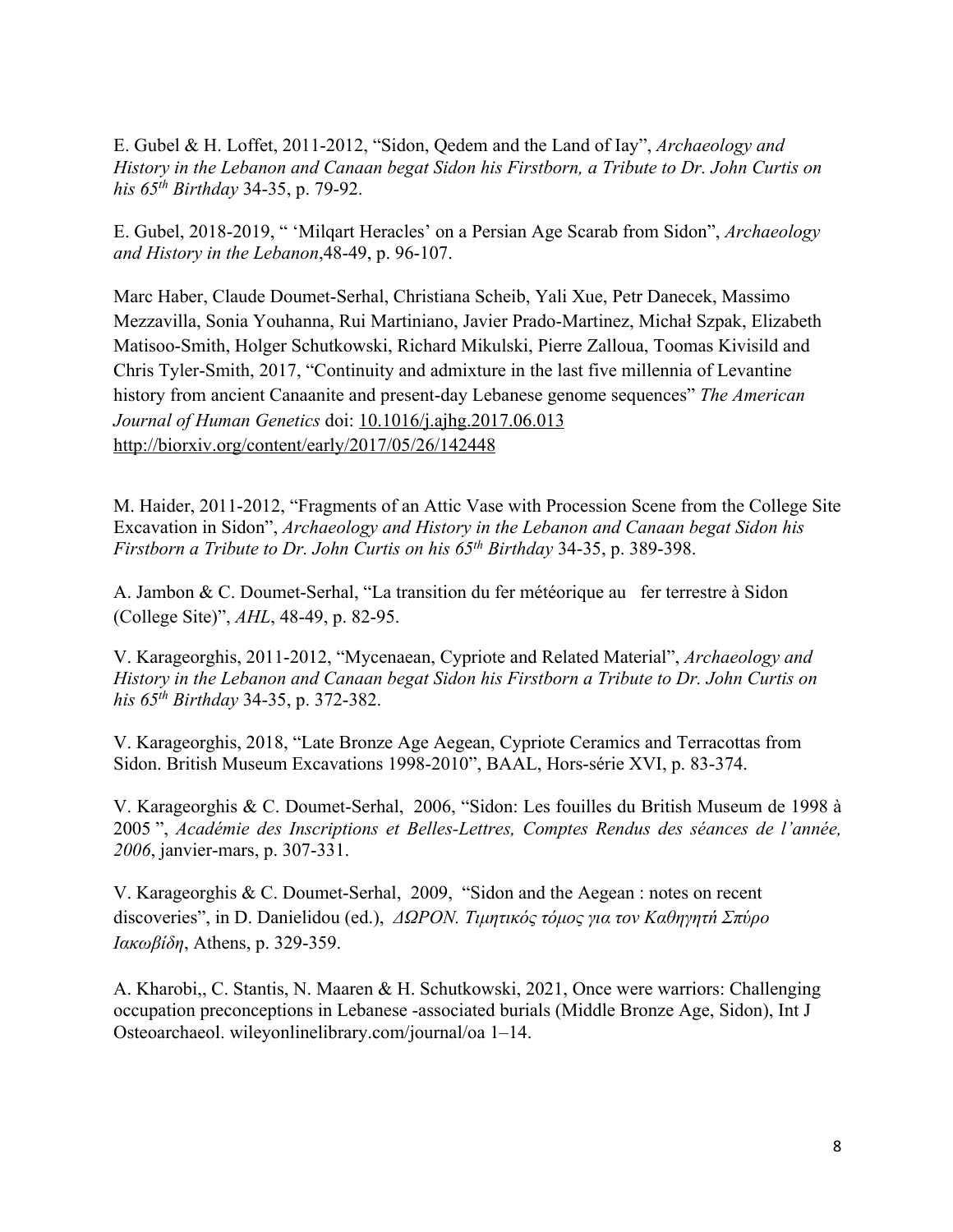K. Kopetzky, 2011-2012, "The Egyptian Corpus of Middle Bronze Age Layers of Sidon", *Archaeology and History in the Lebanon and Canaan begat Sidon his Firstborn a Tribute to Dr. John Curtis on his 65th Birthday* 34-35, p. 163-172.

K. Kopetzky, 2021-2022, "Egyptian Pottery from Iron Age IA Phases at Sidon", in C. Doumet-Serhal, "Sidon from the End of the 13<sup>th</sup> to the 10<sup>th</sup> Century BC: The Temple", *Archaeology and History in the Lebanon,* 54-55, p. 499- 521.

G. Leroux, A. Véron, C. Scholtz, C. Doumet-Serhal, 2003, "Analyses on Weapons from the Middle Bronze Age in Sidon", *Archaeology and History in Lebanon*, 18, p. 58-61.

G. Leroux, A. Véron, C. Scholtz, 2009, "Metal and Pb Isotope Analyses on Weapons from the Bronze Ages in Sidon", *Archaeology and History in the Lebanon 29,* p. 75-78.

H. Ch. Loffet 2002, "The Sidon Scarab no 2073/523", *Bulletin d'Archéologie et d'Architecture Libanaises*, 6, p. 208-209.

--------------------- 2003, "Examination of Several Scarabs from Sidon 2002 Season of Excavation", *Archaeology and History in Lebanon* , 18, p. 26-30; also in C. Doumet-Serhal edit. in collaboration with A. Rabate & A. Resek, 2004, Beirut, p. 146-152.

---------------------- 2006, "The Sidon Scaraboid S/3487", *Archaeology and History in the Lebanon*, 24, p. 78-85.

---------------------- 2009, "A propos a Talismanic Sidonian Scaraboid and the God Horan", *Archaeology and History in Lebanon* , 29, p. 46-55.

*Canaan begat Sidon his Firstborn a Tribute to Dr. John Curtis on*---------------------- 2011-2012, "The Sidon Scarabs", *Archaeology and History in the Lebanon and his 65th Birthday* 34-35, p. 104-138.

J. A. Mac Gillivray 2003, "A Middle Minoan Cup from Sidon", *Archaeology and History in Lebanon*, 18, p. 20-24; also in C. Doumet-Serhal edit. in collaboration with A. Rabate & A. Resek, 2004, p. 124-131.

------------ 2004 a Animal Bone Deposit under Sidon's Minoan Cup: C14 Analysis, *Archaeology and History in the Lebanon,* 20*,* 60,

------------ 2008 The Minoan Sidon Cup, 44-49, in BIETAK, M. and CZERNY, E. (eds.), *The Bronze Age in the Lebanon, Studies on the Archaeology and Chronology of Lebanon, Syria and Egypt,* Österreichische Akademie der Wissenschaften, Denkschriften der Gesamtakademie, band L, Wien, p. 44-49.

------------- 2011-2012, "A Minoan Jar Fragment from Sidon", *Archaeology and History in the Lebanon and Canaan begat Sidon his Firstborn a Tribute to Dr. John Curtis on his 65th Birthday* 34-35, p. 7-8.

M. Marée 2006, "A Jar from Sidon with the name of Pharaoh Tawosret", *Archaeology and History in the Lebanon*, 24, p. 121-128.

R. N. R. Mikulski, H. Schutkowski, M. J. Smith, C. Doumet-Serhal & P. D. Mitchell, 2021, Weapon injuries in the crusader mass graves from a 13th century attack on the port city of Sidon (Lebanon) PLOS ONE | https://doi.org/10.1371/journal.pone.0256517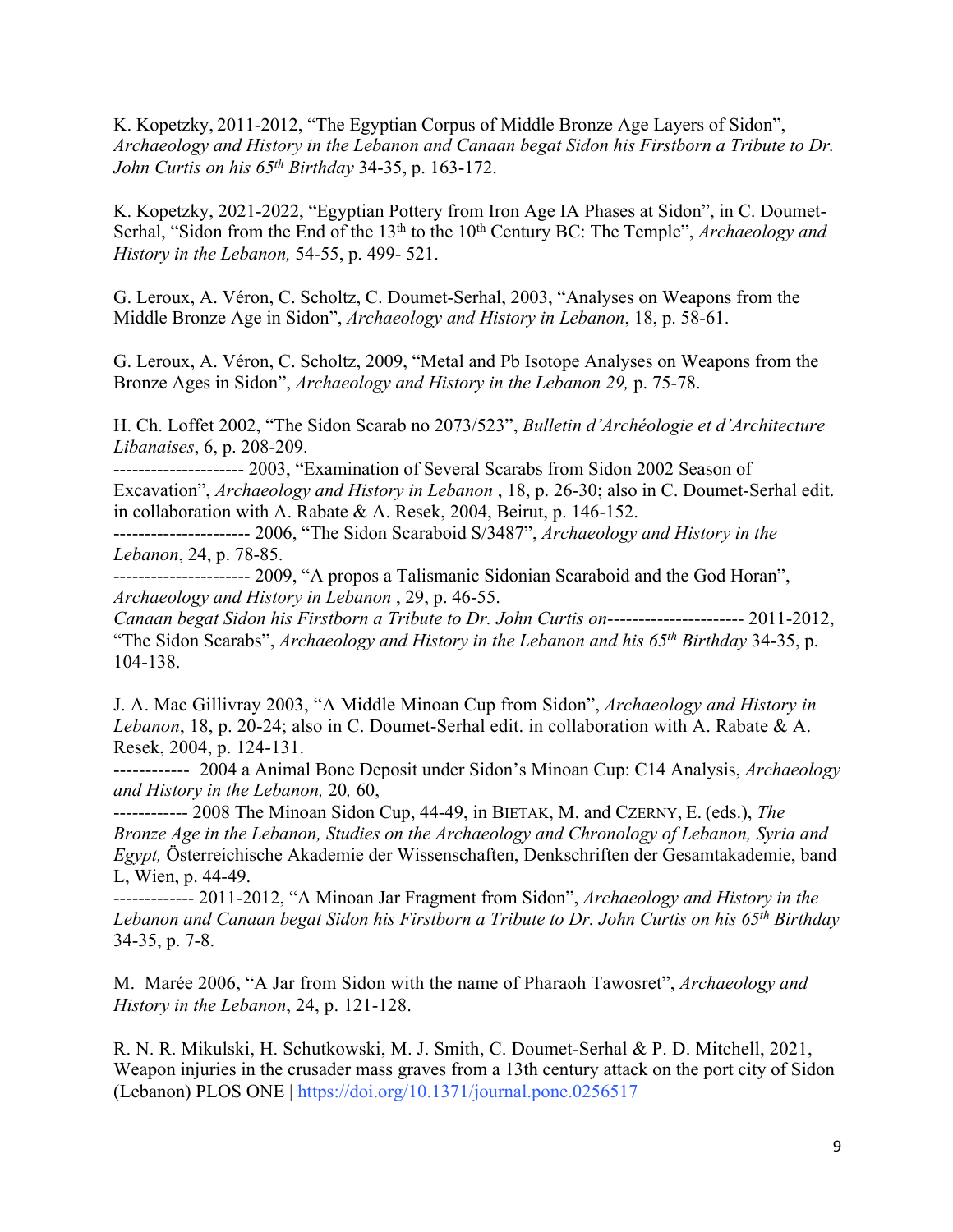H. Mommsen 2006, "Neutron Activation Analysis. Where was the dolphin jar made?", *Archaeology and History in the Lebanon*, 24, p. 48-51.

S. Moorhead & B. Cook, 2011-2012, "The Coins from the Excavation at Sidon" *Archaeology and History in the Lebanon and Canaan begat Sidon his Firstborn a Tribute to Dr. John Curtis on his 65th Birthday* 34-35, p. 399-405.

Ch. Mlinar 2004, "Sidon. Scarabs Found in the 2001 Season of Excavation: an Update", *Archaeology and History in Lebanon* , 18, p. 26-30.

--------------- 2004 a,"Scarabs from Sidon 2002 Season of Excavation: Additional Notes", in C. Doumet-Serhal edit. in collaboration with A. Rabate & A. Resek, 2004, Beirut, p. 153. -------------- 2009, "Scarabs from Sidon", *Archaeology and History in Lebanon* , 29, p. 23-45.

A. Ogden 2004, "Sidon, Burial 27. Skeletal Report", *Archaeology and History in Lebanon*, 20, p. 30. "Burials Excavated at Sidon, 2001-2003", *Archaeology and History in Leban*on, 20, p. 58- 50.

A. OGDEN, *et al*.2011-2012 Human Remains from Twelve Years of Excavation in Sidon, Lebanon, *Archaeology and History in the Lebanon and Canaan begat Sidon his Firstborn, a Tribute to Dr. John Curtis on his 65th Birthday* 34-35, 226-235.

A. Ogden, & H. Schutkowski 2004, "Skeletal Report for the British Museum Sidon Excavation (2001 Season)", *Levant*, 36, p. 159-166.

M. Ownby & D. Griffiths, 2009, "The Petrographic Analysis of Beach Sand from Sidon to Determine its Utility for Ceramic Provenance Studies", *Archaeology and History in the Lebanon,*  29, p. 56-67.

C. Pearson & W. Matthews, 2011-2012, "Preliminary Soil Micromorphological Analysis of Samples from Sidon, Lebanon", *Archaeology and History in the Lebanon and Canaan begat Sidon his Firstborn, a Tribute to Dr. John Curtis on his 65th Birthday* 34-35, p. 192-212.

Ch. Ramsey & C. Doumet-Serhal 2006, "Carbon 14 Analysis from a New Early Bronze Age III building at Sidon", *Archaeology and History in the Lebanon* 24, p. 18-22.

H. Schutkowski & A. Ogden 2011-2012 Sidon of the Plain, Sidon of the Sea-Reflections on Middle Bronze Age Diet in the Eastern Mediterranean, *Archaeology and History in the Lebanon and Canaan begat Sidon his Firstborn a Tribute to Dr. John Curtis on his 65th Birthday* 34-35, p. 213-225.

K. Spathmann, 2021-2022, "Cypriot Pottery (Iron Age)", *Archaeology and History in the Lebanon and Canaan begat Sidon his Firstborn a Tribute to Dr. John Curtis on his 65th Birthday* 34-35, p. 475-498..

C. Stantis, N. Maaranen, A. Kharobi, G. M. Nowell, C. Macpherson, C. Doumet-Serhal & H. Schutkowski, 2021, Sidon on the breadth of the wild sea: Movement and diet on the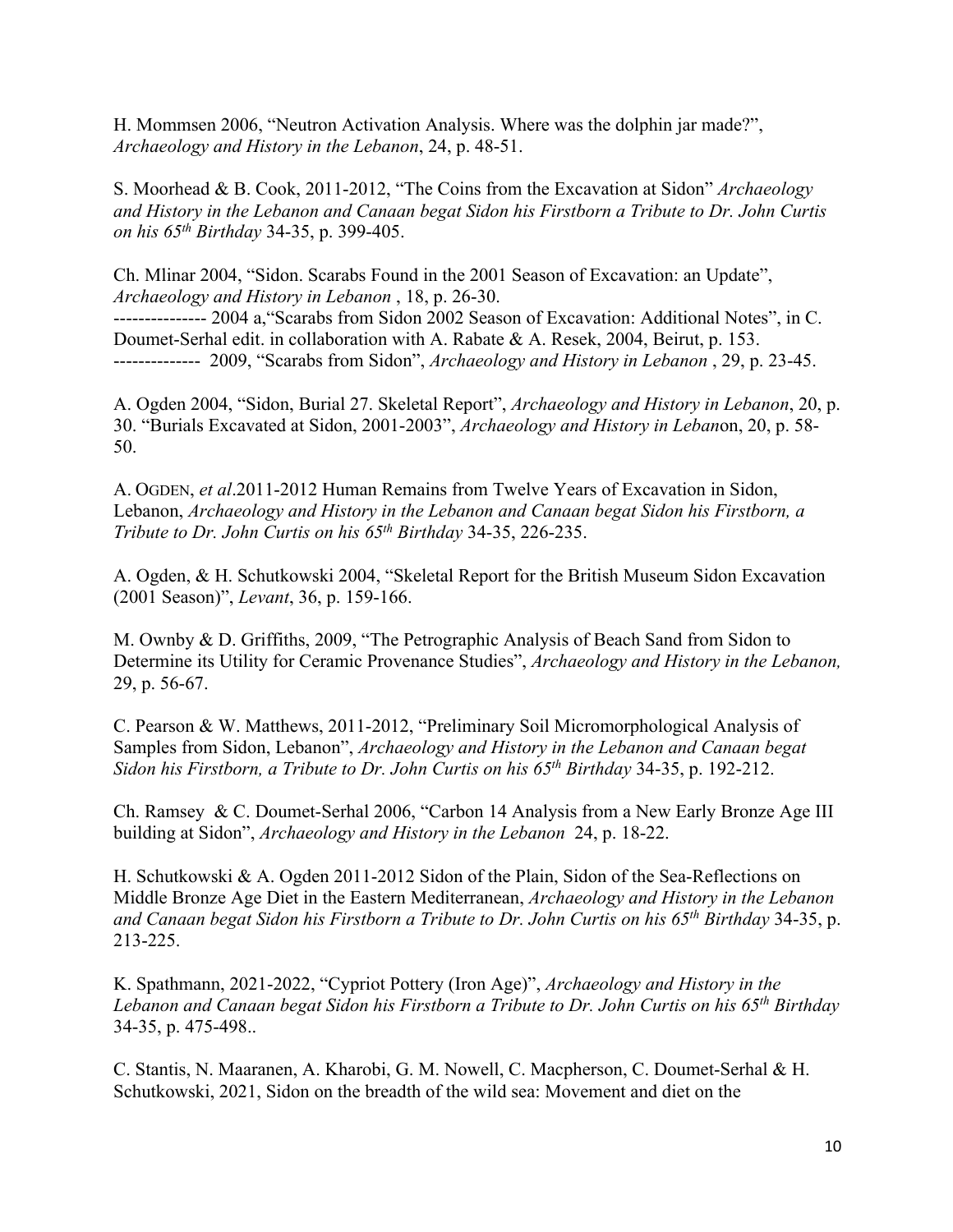Mediterranean coast in the Middle Bronze Age, *Am J Biol Anthropol*. 2021;1–18. wileyonlinelibrary.com/journal/ajpa

J. H. Taylor 2004, "Scarabs fom the Bronze Age tombs at Sidon (Lebanon)", Levant, 36, p. 155- 158.

W. Van Neer 2006, "Bronze Age Fish Remains from Sidon", *Archaeology and History in the Lebanon*, 24, p. 86-95.

A.Véron, A. and G. Leroux, 2004, " Provenance of Silver Artefacts from Burial 27 at Sidon", *Archaeology and History in the Lebanon* 20, p. 34-38.

A.Véron, A.Poirier & G. Leroux, 2009, "Lead Isotopes Reveal the Origin of Middle Bronze Age Artefacts found in Sidon (Burial 42) ", *Archaeology and History in the Lebanon* 29, p. 68-74.

A. Véron, G. Leroux, A. Poirier & D. Baque, 2011-2012, "Origin of copper used in Bronze Artefacts from Middle Bronze Age Burials in Sidon: A Synthesis from Lead Isotope Imprints and Chemical Analyses", *Archaeology and History in the Lebanon and Canaan begat Sidon his Firstborn a Tribute to Dr. John Curtis on his 65th Birthday* 34-35, p. 68-78.

E. Vila 2003, "Animal Bone Deposits under Sidon's Minoan Cup", *Archaeology and History in Lebanon*, 18, p. 25; also in A Decade of Archaeology and History in the Lebanon, C. Doumet-Serhal edit. in collaboration with A. Rabate & A. Resek, 2004, Beirut, p. 128-129.

\_\_\_\_\_ 2004, Survey of the Remains of Mammals Recovered in the Middle Bronze Age Burials at Sidon (Lebanon)", *Levant*, 36, p. 167-180.

2004 "Note on the Skeletal Remains from Warrior Burial 27 at Sidon (Faunal Material)", *Archaeology and History in Lebanon* , 20, p. 31-33.

\_\_\_\_\_\_ 2006, "Remains of the Fauna from the Middle Bronze Age Burials of Sidon: Burials 28 to 55", *Archaeology and History in the Lebanon*, 24, p. 96-105.

V. Vaelske & M. Bode, 2018-2019, "Early Iron Age Copper Trails: First Results of a Pilot-Study at Sidon" *Archaeology and History in Lebanon*, 48-49 p. 130-133.

S. Walker, 2009, "Sidon 2007. A Marble Statuette of Aphrodite Anadyomene", *Archaeology and History in the Lebanon,* 29, p. 84-86.

T. Zaven, 2011-2012, "The Early Roman Glass Vessels from the Sidon 2009 Season of Excavation", *Archaeology and History in the Lebanon and Canaan begat Sidon his Firstborn a Tribute to Dr. John Curtis on his 65th Birthday* 34-35, p. 406-414.

## **Harbour and coring program**

N. Carayon 2003, "L'île de Ziré à Saida: nouvelles données archéologiques", *Archaeology and History in Lebanon* , 18, p. 95-114.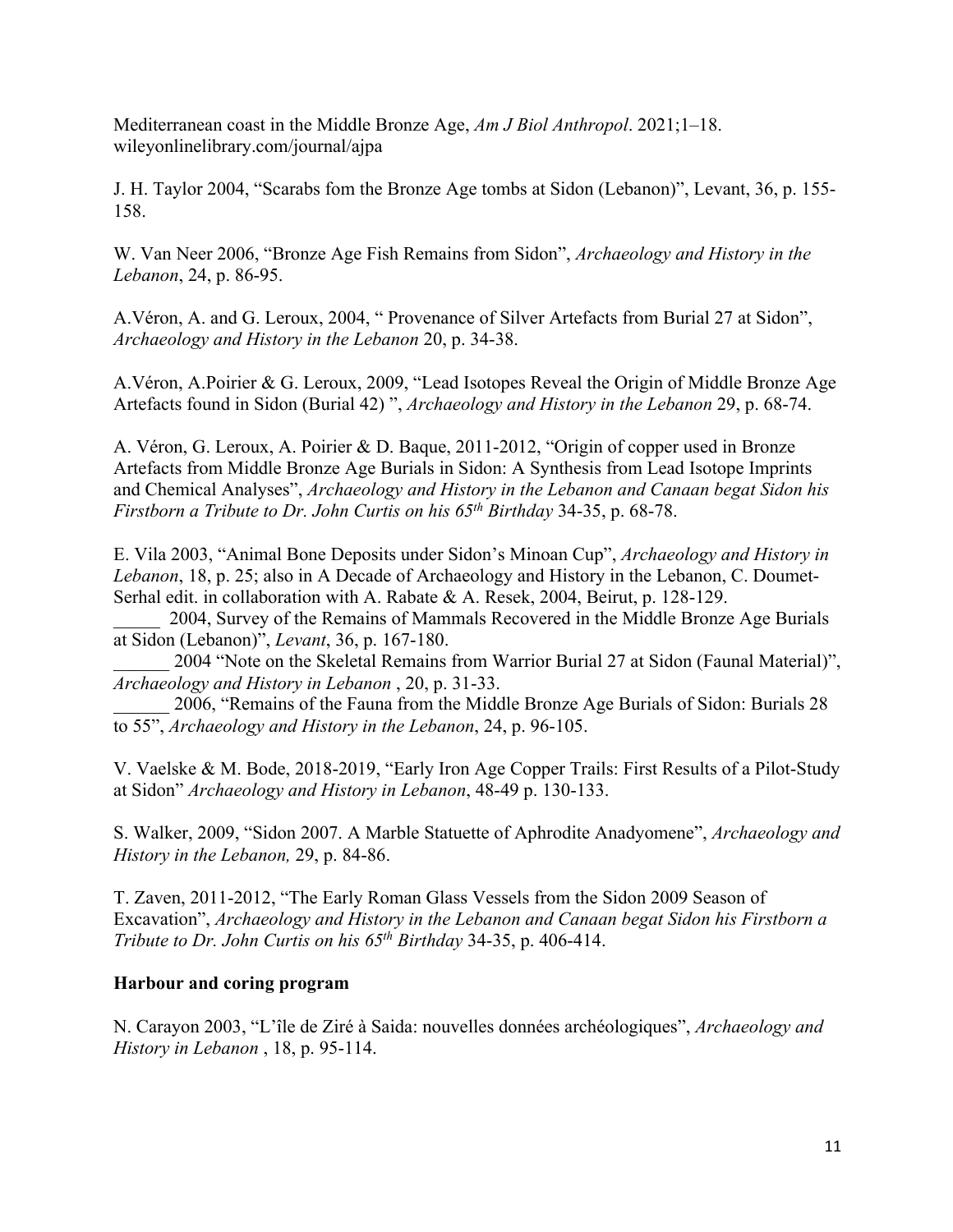N. Carayon, C. Morhange & N. Marriner, 2011-2012, "Sidon's Ancient Harbour : Natural Characteristics and Hazards", *Archaeology and History in the Lebanon and Canaan begat Sidon his Firstborn a Tribute to Dr. John Curtis on his 65th Birthday* 34-35, p. 433-459.

K. Espic, C. Morhange, M. Bourcier, C. Bruzzi, T. Nammour & C. Doumet -Serhal 2002, "Les ports antiques de Sidon: nouvelles données paléoenvironnementales", *Archaeology and History in Lebanon* , A tribute to Ziad Beydoun, 15, p. 28-36.

J.-P. Goiran et C. Morhange 2003, "Géoarchéologie des ports antiques de Méditerranée", *TOPOI*, 11, p. 645-667.

G. Le Roux, A. Véron & C. Morhange 2002, "Caractérisation géochimique de l'anthropisation dans le port antique de Sidon", *Archaeology and History in Lebanon* , A tribute to Ziad Beydoun, 15, p. 37-41.

G. Le Roux, A. Véron & C. Morhange 2003, "Geochemical evidences of early anthropogenic activity in harbour sediments from Sidon", *Archaeology and History in Lebanon*, 18, p. 115-119.

N. Marriner, J.-L. de Beaulieu & C. Morhange 2003, " Note on the vegetation landscapes of Sidon and Tyre during Antiquity", *Archaeology and History in Lebanon* , 18, p. 86-91.

N. Marriner & C. Morhange 2005, "Under the city centre, the ancient harbours of Tyre and Sidon: a heritage to preserve", *Journal of Cultural Heritage* , 6, p. 183-189.

N. Marriner & C. Morhange 2006, "The 'Ancient Harbour Parasequence'Anthropogenic forcing of the stratigraphic highstand record", *Sedimentary Geology*, 186, p. 13-17.

N. Marriner, C. Morhange, C. Doumet-Serhal & P. Carbonel 2006, "Geoscience rediscovers Phoenicia's buried harbours", *Geology*, 34, 1, p. 1-4.

N. Marriner, C. Morhange & C. Doumet-Serhal 2006, "Geoarchaeology of Sidon's ancient harbours, Phoenicia", *Journal of Archaeological Science*, 33, 11, p. 1514-1535.

C. Morhange, J.-L. de Beaulieu, M. Bourcier, P. Carbonel, Ch. Oberlin, H. Frost & C. Doumet-Serhal 1998-1999, "Etude des paléoenvironnements du port de Sidon depuis 4000 ans, résultats préliminaires de la mission de carottages du British Museum de 1998", *Bulletin d'Archéologie et d'Architecture Libanaises* , 3, p. 225-243.

C. Morhange, O. Dubuquoy, N. Prunet, E. Ribes, J.-L. de Beaulieu, M. Bourcier, P. Carbonel C. Oberlin & C. Doumet-Serhal 2000, "Etude paléoenvironnementale du port antique de Sidon, premiers résultats du programme CEDRE", *Méditerranée*, 1-2, p. 91-100.

C. Morhange, O. Dubuquoy N. Prunet, J.-L. de Beaulieu, M. Bourcier, P. Carbonel, J. Le Campion, Ch. Oberlin & H. Frost 2000, "Nouvelles données paléoenvironnementales sur le port antique de Sidon, proposition de datation", *National Museum News*, 10, p. 42-48.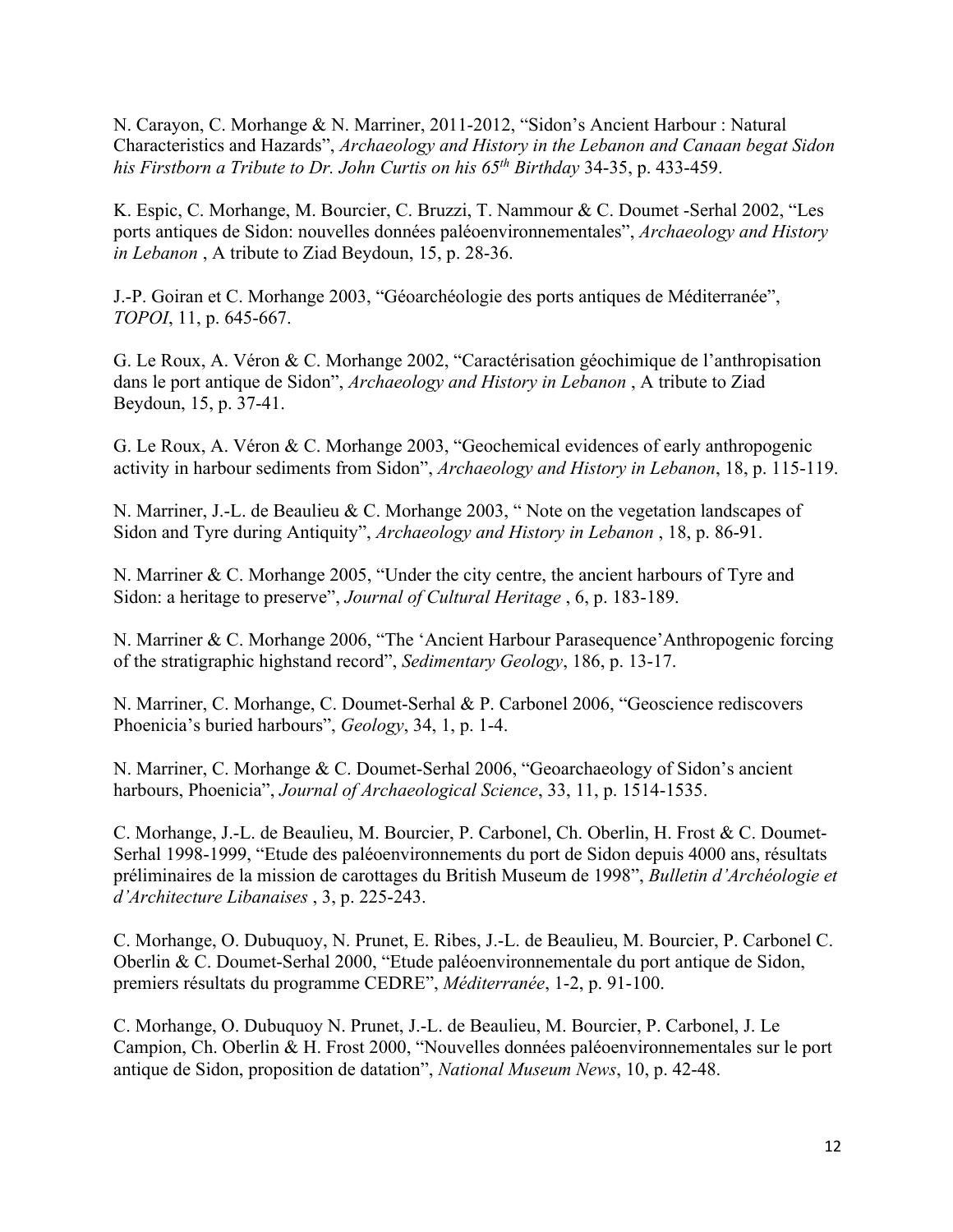C. Morhange 2001*, Mobilité littorale de quelques sites portuaires antiques de Méditerranée, Marseille, Pouzzoles, Cumes, Kition et Sidon* . Habilitation à Diriger des Recherches, Université de Provence, CEREGE, 2 vols.

C. Morhange, K. Espic, C. Bruzzi, M. Bourcier, Ch. Oberlin & C. Doumet- Serhal 2002, "Nouvelles données sédimentologiques sur les milieux portuaires antiques de Sidon (campagne CEDRE 2000)", *A.CO.PA.H, Associacion para la Conservacion del Patrimonio Historico,* 10, p. 15-19.

C. Morhange, K. Espic, C. Doumet-Serhal, M. Bourcier & P. Carbonel 2003, "Ancient harbours of Sidon, attempt at a synthesis (1998-2002)", *Archaeology and History in Lebanon* , 18, p. 71- 81.

C. Morhange, K. Espic, C. Bruzzi, M. Bourcier, Ch. Oberlin & C. Doumet-Serhal 2003, "Nouvelles données sédimentologiques sur les milieux portuaires antiques de Sidon (campagne CEDRE 2000)", in *Puertos fluviales antiguos, desarrollo e infraestructuras*, G. P. Berlanga et J. P. Pérez Ballester eds., IV jornadas de arqueologia subacuatica, actas, Valencia, p. 323-329.

C. Morhange, C. Doumet-Serhal & J. Viret 2004, "Le port antique de Sidon", in *Antoine Poidebard photographe et aviateur, une aventure archéologique*, F. Denise et L. Nordiguian eds., Editions Parenthèses, p. 312-313.

C. Morhange & M. Saghieh-Beydoun (eds.) 2005, "La mobilité des paysages portuaires antiques du Liban", *Bulletin d'Archéologie et d'Architecture Libanaises , BAAL, hors-série* 2, 243 p.

C. Morhange, N. Marriner & J.-P. Goiran 2005, "Coastal geoarchaeology of the Mediterranean, Géoarchéologie des littoraux méditerranéens", in C. Morhange, J.-P. Goiran et N. Marriner (eds.), *Mediterranean coastline Geoarchaeology, Environnements littoraux méditerranéens, Méditerranée,* 1-2, p. 3-4.

C. Morhange, K. Espic, M. Boudagher-Fadel & C. Doumet-Serhal 2005, "Les paléoenvironnements du port Nord de Sidon, tentative de synthèse", *Bulletin d'Archéologie et d'Architecture Libanaises , BAAL, Hors-Série* 2, p. 135-144.

C. Morhange & M. Saghieh-Beydoun 2005, "Etude géoarchéologique de quatre ports antiques du Liban (Byblos, Beyrouth, Sidon et Tyr), résultats des programmes franco-libanais CEDRE, UNESCO et de l'IUF", *Bulletin d'Archéologie et d'Architecture Libanaises,* BAAL, Hors-Série 2, p. 7-15.

C. Morhange, P. A. Pirazzoli, N. Marriner, L. F. Montaggioni & T. Nammour 2006, "Late Holocene relative sea-level changes in Lebanon, eastern Mediterranean" *, Marine Geology*, 230, p. 99-114.

N. Marriner & Ch. Morhange 2006, "Sidon's ancient harbours", *Archaeology and History in the Lebanon* 24, p. 138-149.